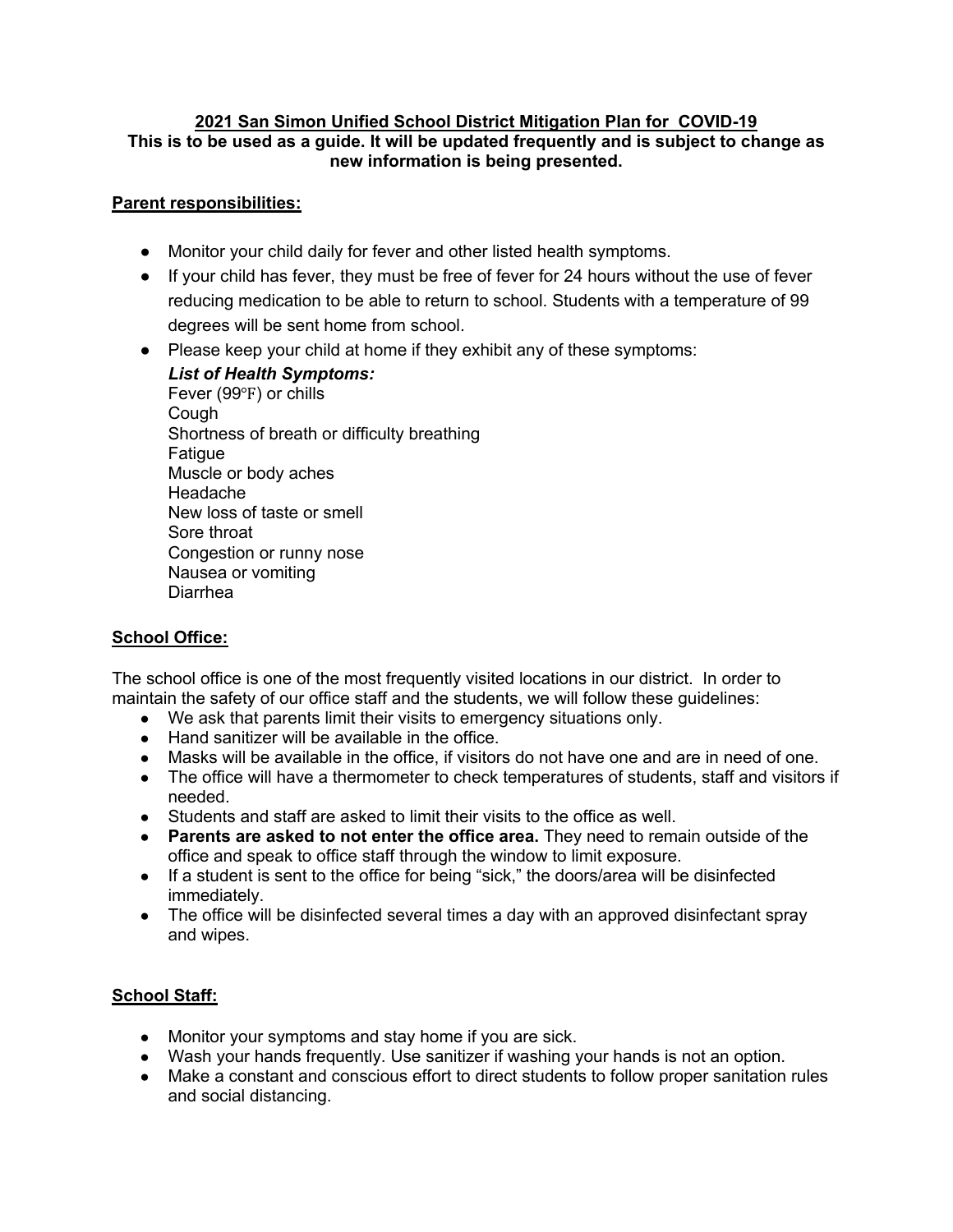## **Classroom Teachers:**

- Provide hand sanitizing options and handwashing availability at all times.
- Maintain social distancing.
- Clean classroom frequently.
- Have masks on hand for any student who wants to wear a mask.
- Limit activities where students are congregated in close proximity to each other.
- If a student looks or feels ill during the day, contact the office prior to sending them to the office.
- If you send a student to the office due to fever or illness, take them outside the classroom door, make sure they have a mask covering and send them to the office. Please be as confidential as possible.

## **Bus Routes**

We will adhere to the following guidelines for all bus activities:

- Any student who is exhibiting symptoms will not be allowed to enter the bus. Parents will not leave the bus stop prior to their child boarding.
- No student will change seats during the trip.
- Students will be spread throughout the bus as much as possible to provide for some level of social distancing.
- Students will sit with/near the same students every day. Siblings will sit together.
- Passengers riding the bus will wear a mask unless medical conditions prevent a mask from being worn.
- Buses will be sanitized after each route/trip.

## **Lunch/Cafeteria Guidelines:**

- We will require social distancing throughout the breakfast/lunch period.
- Each class will maintain a significant distance from other classes.
- Lunch tables will be situated to best adhere to social distancing practices.
- Breakfast and lunch serving time may be extended to accommodate spacing.
- Tables will be cleaned and sanitized prior to another group using the table.

## **Recess:**

- When possible, a staggered recess schedule will be followed to ensure fewer students are on the playground areas at the same time.
- Each class will go to recess together and remain together.
- Games where social distancing can take place will be encouraged.

## **Jr. High-High School Passing:**

- Physical distancing will be encouraged during passing class time.
- Students must go directly to their next class and not group or congregate.
- Groups of students cannot congregate around doors/lockers or other areas on campus.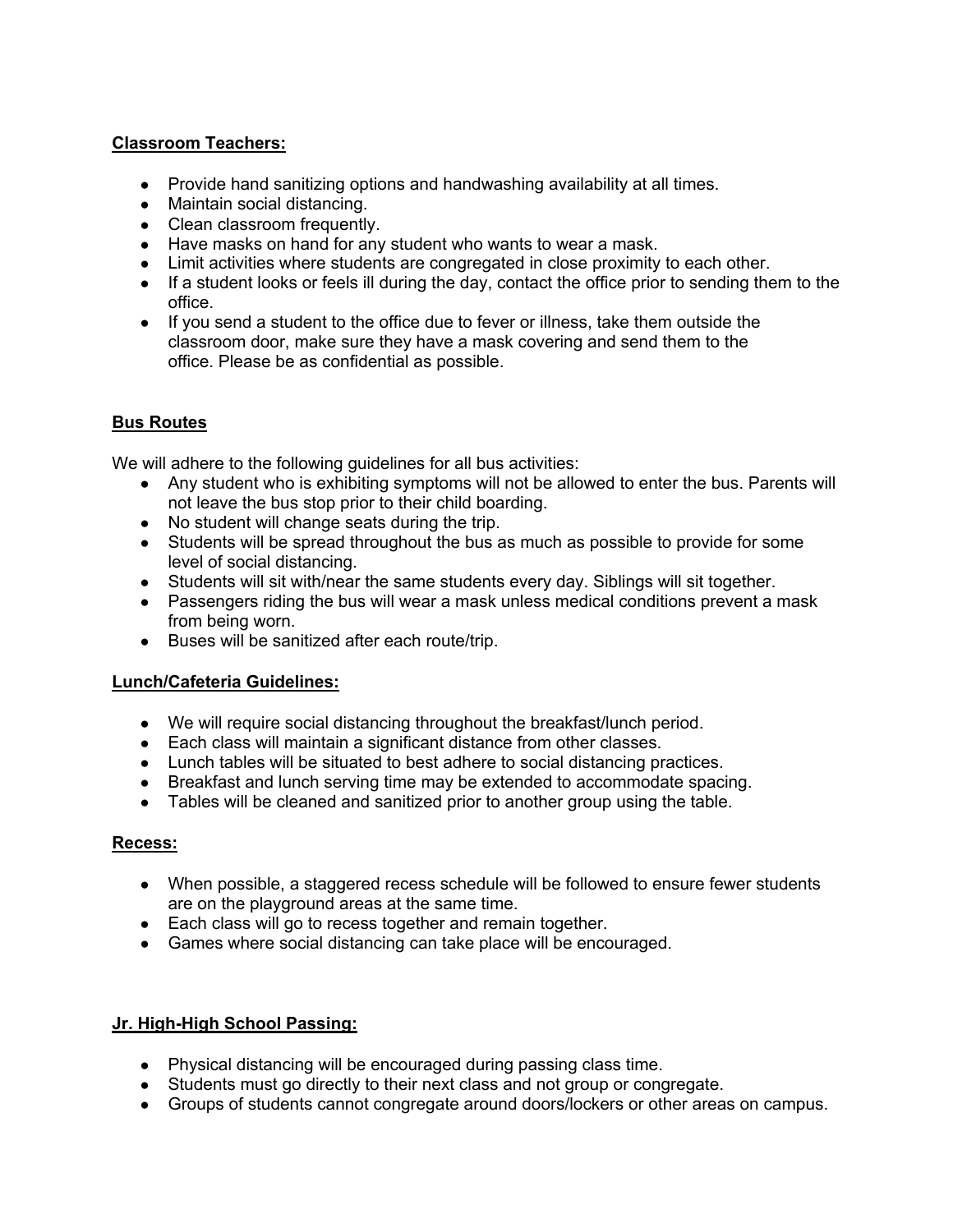## **Office Procedures with Students:**

- Visits to the office by students and staff should be limited to necessity only.
- It is suggested that a student who is sent to the office because they are ill should wear a mask until they can be sent home.
- After an ill student has left the office, the area will be sanitized.

## **Accountability and Attendance:**

## **San Simon will not give out attendance awards for the duration of the COVID-19 health crisis.**

Attendance will be taken through the office and each class period by teachers. If student is absent, arrangements will be made for missed assignments.

## **Information from the CDC:**

## **Everyone Should Wash Their Hands Often**

- Wash your hands often with soap and water for at least 20 seconds especially after you have been in a public place, or after blowing your nose, coughing, or sneezing.
- It's especially important to wash:
	- Before eating or preparing food
	- Before touching your face
	- After using the restroom
	- After leaving a public place
	- After blowing your nose, coughing, or sneezing
	- After handling your cloth face covering
	- After changing a diaper
	- After caring for someone sick
	- After touching animals or pets
- $\bullet$  If soap and water are not readily available, use a hand sanitizer that contains at least 60% alcohol. Cover all surfaces of your hands and rub them together until they feel dry.
- Avoid touching your eyes, nose, and mouth with unwashed hands.

## **Avoid Close Contact**

- Inside your home: Avoid close contact with people who are sick.
	- $\circ$  If possible, maintain 6 feet between the person who is sick and other household members.
- Outside your home: Put 6 feet of distance between yourself and people who don't live in your household.
	- Remember that some people without symptoms may be able to spread viruses.
	- Stay at least 6 feet (about 2 arms' length) from other people.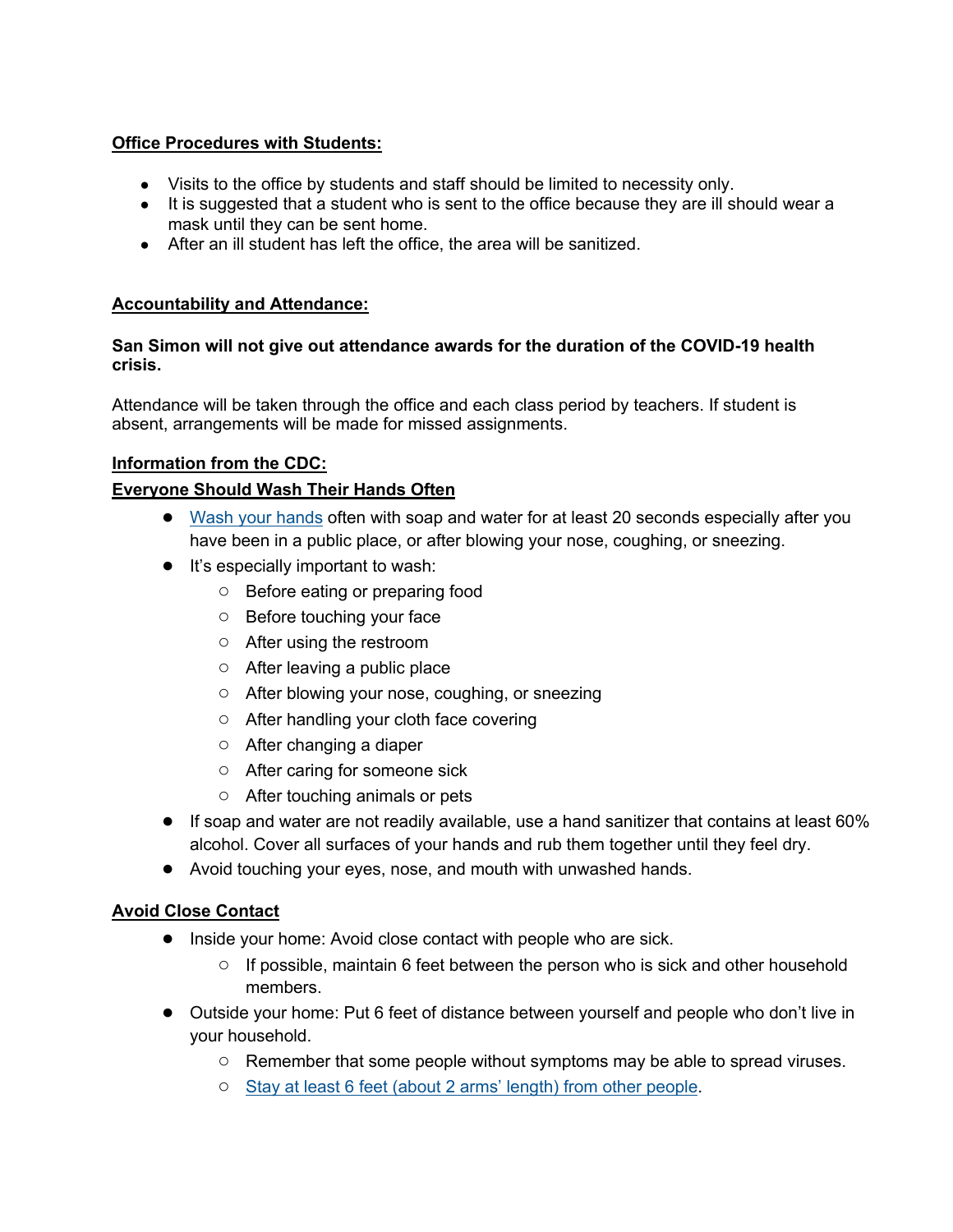○ Keeping distance from others is especially important for people who are at higher risk of getting very sick.

## **Cover your mouth and nose with a cloth face cover when around others**

- You could spread COVID-19 to others even if you do not feel sick.
- Continue to keep about 6 feet between yourself and others.
- Cover coughs and sneezes
- Always cover your mouth and nose with a tissue when you cough or sneeze or use the inside of your elbow and do not spit.
- Throw used tissues in the trash.
- Immediately wash your hands with soap and water for at least 20 seconds. If soap and water are not readily available, clean your hands with a hand sanitizer that contains at least 60% alcohol.

#### **Clean and disinfect**

- Clean AND disinfect frequently touched surfaces daily. This includes tables, doorknobs, light switches, countertops, handles, desks, phones, keyboards, toilets, faucets, and sinks.
- If surfaces are dirty, clean them. Use detergent or soap and water prior to disinfection.

## **Information from Cochise Health and Social Services:**

Dear Parents and Guardians,

There is a new strain of the COVID-19 virus called the Delta variant. Delta spreads two times easier than other variants, which means more people, including children, are getting COVID-19. Current data suggests the Delta variant may cause more severe illness compared with previous strains, especially in the younger population.

Cochise County Health & Social Services has confirmed the presence of the Delta variant within the county, and we are experiencing a high transmission rate of the disease, including a substantial number within our schools.

Cochise County Health & Social Services **strongly** encourages mask use for all children attending in-person instruction.

When notified that a student has a positive COVID-19 test result, or has been a contact, schools are responsible for excluding students who need to be in isolation or quarantine. This requires school leadership to notify parents of suspected exposures on school grounds in order for those students to quarantine at home untill one of the following criteria categories is met:

#### **Criteria 1**

At least 10 days have passed since they were exposed to COVID-19; **AND**

Remain symptom free for that 10-day period; **AND**

Will continue to monitor for signs and symptoms and adhere to mask usage and social distancing for a total of 14

days post exposure.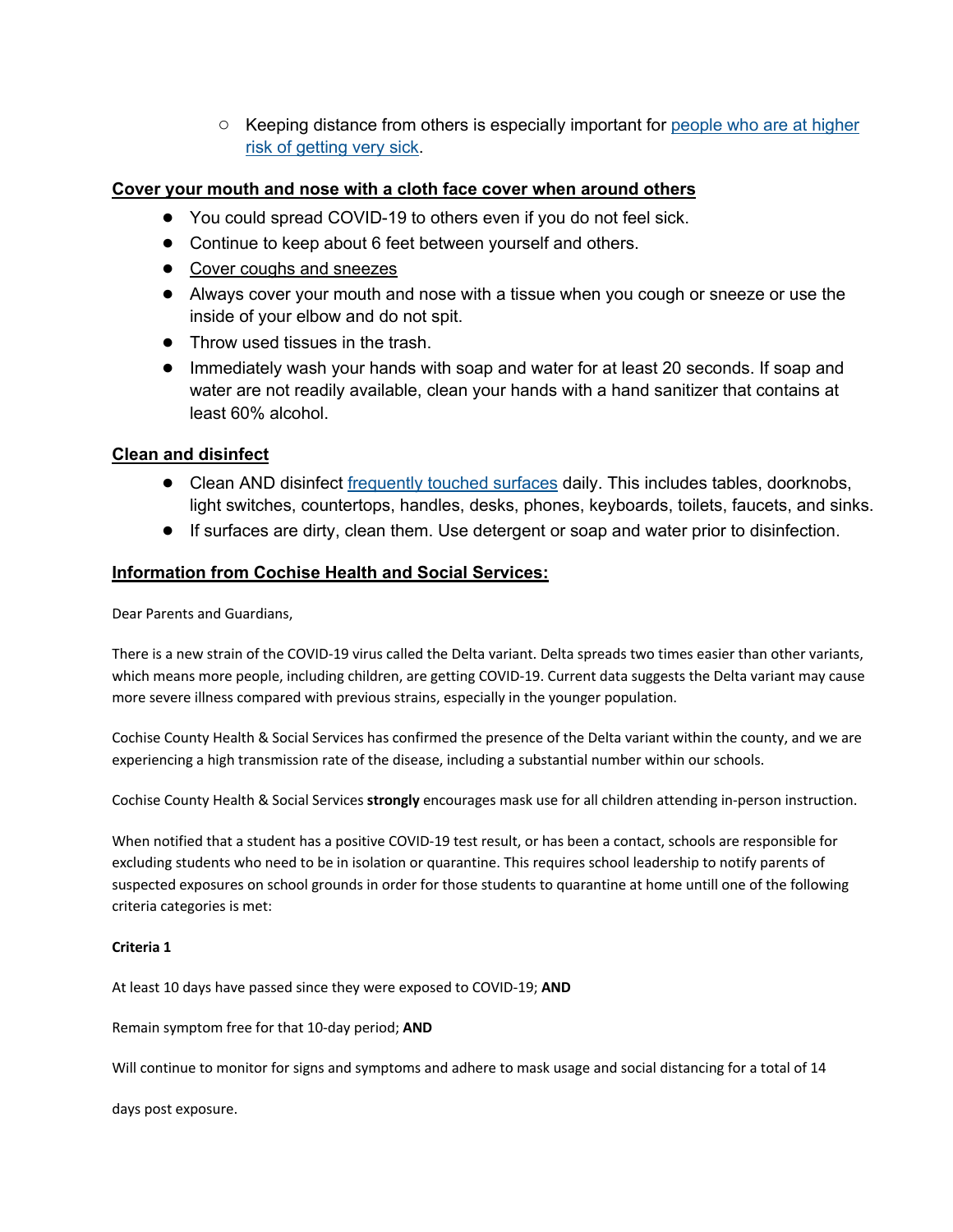#### **Criteria 2**

At least 7 days have passed since they were exposed to COVID-19; **AND**

Your child tests negative for COVID-19 at least five days after the exposure date; **AND**

Your child has been symptom free for that seven-day period; **AND**

Will continue to monitor for signs and symptoms and adhere to mask usage and social distancing for a total of 14

days post exposure.

#### **Criteria 3**

A full 14 days has passed since exposure; **AND** Remain symptom free

**If your child is fully vaccinated and symptom free, they do not need to quarantine. However, it is recommended that individuals receive a COVID-19 test 5 days after exposure and continue to wear a mask.**

**If your child has had a prior COVID-19 infection within the last 90 days, and it is documented, they do not need to quarantine as long as they are symptom free.**

**Regardless of vaccination status or prior infection, anyone who tests positive for COVID- 19 or who has symptoms con- sistent with COVID-19 must isolate.** Full isolation and quarantine guidance can be found at the link below.

**Exception to the 6-foot social distancing guideline from CDC:**

If a student case is within 3 to 6 feet of another student for under 15 minutes in a 24-hour period, and both were properly wearing masks, that contact would not need to quarantine. Due to this exception, proper mask usage could reduce the number of students requiring quarantine.

As a community, we must all work together to slow the spread of COVID-19 during this pandemic. We appreciate your cooperation and necessary support to maintain in-person education, student development, and to limit opportunities for COVID- 19 to spread.

#### **For more informaon please visit:**